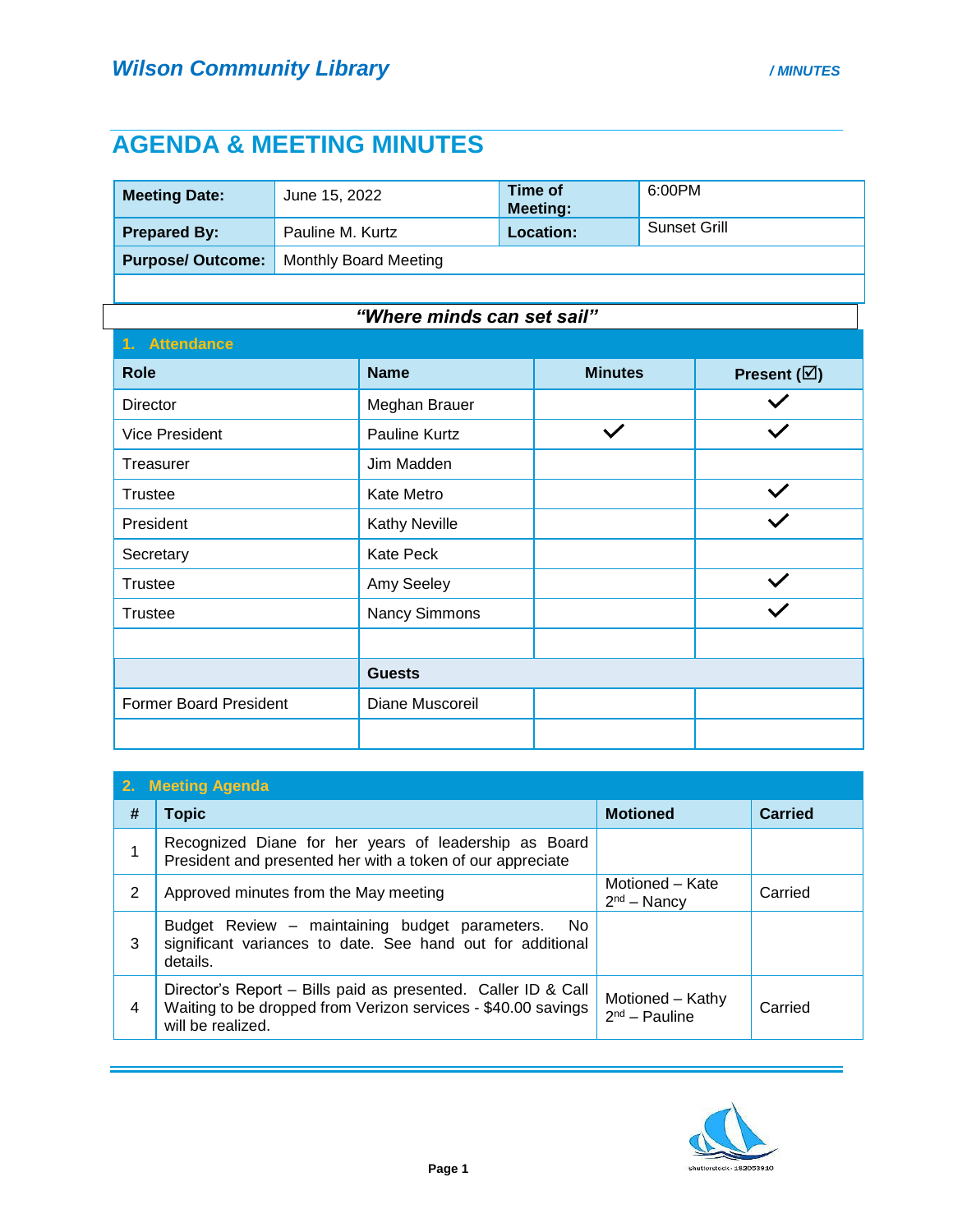| 5              | Marge recognized at NIOGA annual dinner.                                                                                                                                                                                                                                                                                                                                                                 |                                     |         |
|----------------|----------------------------------------------------------------------------------------------------------------------------------------------------------------------------------------------------------------------------------------------------------------------------------------------------------------------------------------------------------------------------------------------------------|-------------------------------------|---------|
| 6              | Grant extension approved.                                                                                                                                                                                                                                                                                                                                                                                |                                     |         |
| $\overline{7}$ | Unrestricted Grant present by Dave Godfrey as part of Niagara<br>County Community Partnership Funding - will be used to<br>support the 2022 Summer Reading Program                                                                                                                                                                                                                                       |                                     |         |
| 8              | Library Open House scheduled for September 29, 2022 - 7 to<br>9 PM - Friends will provide support. All should be formulating<br>a potention list of invitees. Looking to have light refreshments,<br>live music and recoginition of those who supported the<br>expansion through funding, services rendered, voluntary<br>support of time and talent.<br>Newspaper article and<br>announcements planned. |                                     |         |
| $9\,$          | Lecture Series - first program booked for August 4th @ 6:30PM<br>at the Sunset Grill. NY Times Bestselling author Lorenzo<br>Carcaterra - Nonna Maria and the Case of the Missing Bride.<br>Additional suggestions for guests for series - Tim Clark Buffalo<br>Niagara Film Commission, Mike Randall doing his Mark Twain<br>character.                                                                 |                                     |         |
| 10             | Meghan worked with Mike Seeley & Keith Weisinger to resolve<br>the ramp/railing issue. The half wall will stay as it meets ADA<br>requirements. The solution recommended by Mike & Keith is<br>to build a matching bookshelf that extents to the end of the<br>ramp. Keith has generously volunteered his time and talents<br>the library will purchase materials through the open grant.                | Motioned - Amy<br>$2nd - Kate$      | Carried |
| 11             | Toilets to be replaced on 1 <sup>st</sup> Floor using current grant moneys                                                                                                                                                                                                                                                                                                                               | Motioned - Pauline<br>$2nd - Nancy$ | Carried |
| 12             | Lighting upgrades to be started shortly by Thilk Electric                                                                                                                                                                                                                                                                                                                                                |                                     |         |
| 13             | Friends Activities - Fence install in backyard, looking for photo<br>submissions for calendar. To assist with Eagle Scout Project -<br><b>Backyard Beautification</b>                                                                                                                                                                                                                                    |                                     |         |
| 14             | Empire Pass - not an item that can be loaned out                                                                                                                                                                                                                                                                                                                                                         |                                     |         |
| 15             | For additional details see Director's Report                                                                                                                                                                                                                                                                                                                                                             |                                     |         |
| 16             | Meeting Adjourned @ 7:35PM                                                                                                                                                                                                                                                                                                                                                                               |                                     |         |
| 3.             | <b>Key Meeting Decisions &amp; Notes</b>                                                                                                                                                                                                                                                                                                                                                                 |                                     |         |

Meghan will reach out via email throughout the summer months if she needs anything from the Board such as checks signed, updates regarding ongoing projects, etc.

ENJOY YOUR SUMMER EVERYONE!